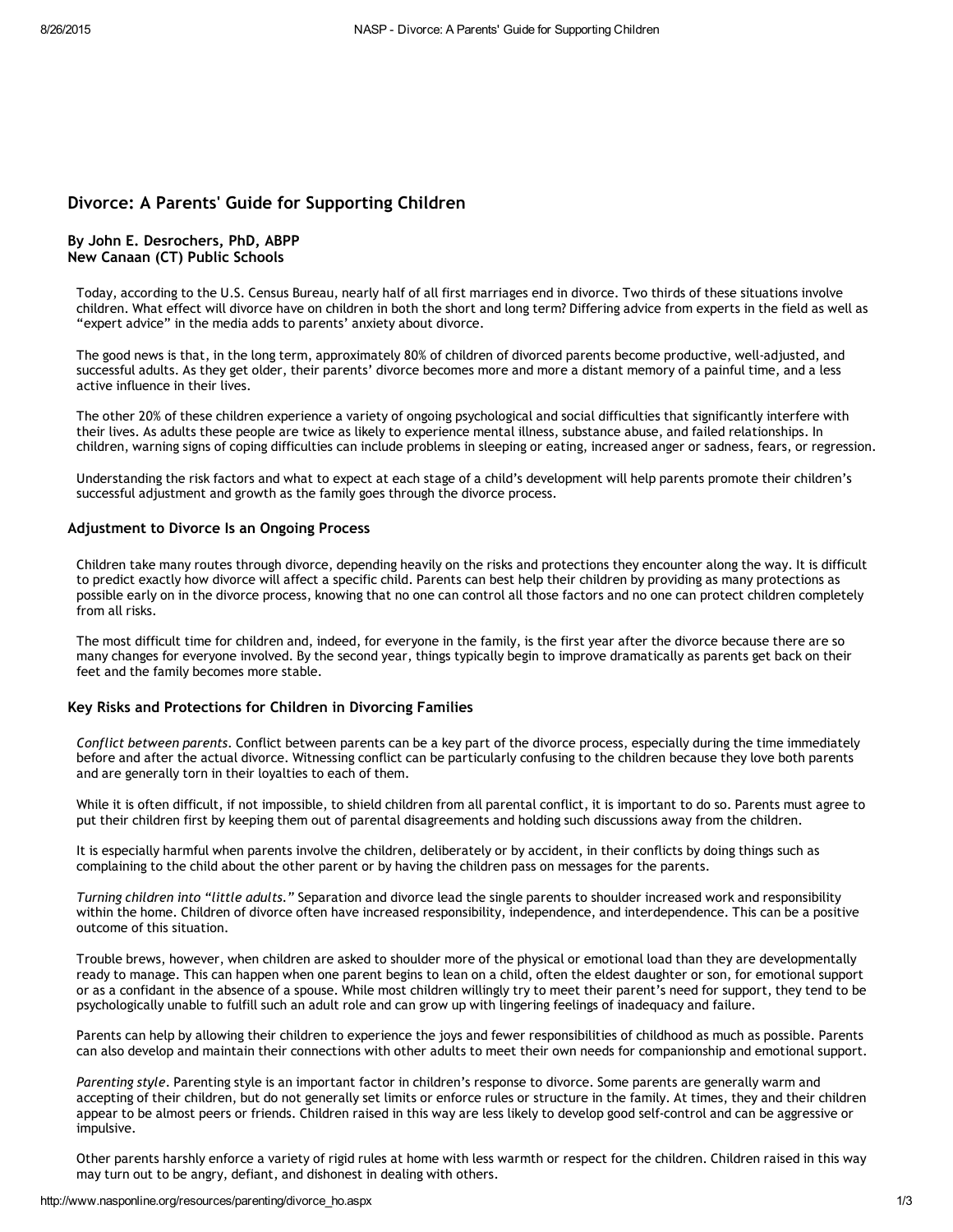#### 8/26/2015 NASP Divorce: A Parents' Guide for Supporting Children

Still other parents neglect their children for the sake of their own needs and are simply not there for their children. Children raised in this way may develop a variety of psychological or behavioral problems.

The most protective style of parenting, and the one associated with the most well‐adjusted children, is one where parents have rules, structure, and expectations for appropriate behavior. They are not afraid to back up these expectations with fair, consistent discipline. These parents are clearly the adults in the family, but they show respect and love for their children. This style of raising children is probably the most powerful protection against the risks associated with divorce. To the extent that each parent can use this style of parenting, the children will fare better.

*The role of schools and adults outside the family*. Sometimes children have connections with schools, teachers, coaches, clergy, counselors, or other adults who use the same caring, consistent, and structured approach that is most successful for parents. The positive effects of these adults can be significant protective factors for children from divorced families. Divorcing parents are thus advised to seek out these positive relationships for their children by contacting the staff at school, involving their children in structured extracurricular activities, or by seeking support from their religious community.

*Change in the family's standard of living*. Most families experience a significant drop in income after a divorce. Money once applied to one household now supports two, and single mothers frequently earn less than single fathers. It is often impossible to stay in the same home, attend the same school, and have the same lifestyle that the family enjoyed before the divorce. This is a common and often unavoidable risk in divorced families because maintaining economic stability is clearly a protective factor for children.

Parents can help ease this problem by having their children stay in touch with friends from the previous school and participating in expensive activities in a more inexpensive fashion such as renting videos instead of going out to a current movie.

*A child's own strengths and weaknesses*. A good predictor of adjustment following divorce is the child's adjustment before the divorce. Children who had experienced behavioral, learning, or mental health problems before the divorce often continue to experience these problems after divorce, and these issues constitute a risk factor for healthy development. Similarly, children who before divorce were resilient, emotionally secure, responsible, and independent tend to bring these same qualities forward as protective factors during the divorce process.

*Young children: Specific risks*. Young children frequently do not fully understand what is happening when their parents divorce. They may believe that they caused the divorce or fantasize about their parents getting back together. They may have fears of being abandoned and worry about who will take care of them. Parents should reassure children that the divorce was not their fault, that they still love them, and that they will continue to take care of them.

*Adolescents: Specific risks*. Adolescence can be a time of conflict in all families as young people work to separate from parents and begin young adulthood. In divorced families, these conflicts can often last longer than in non-divorced families. Girls in divorced families who mature early physically may be at increased risk for early sexual activity. Peers become exceptionally important influences in adolescence, and they can act as risks or protections, depending on the peer group. Adolescents continue to need structure, discipline, and respect from their parents. Mentors, teachers, coaches, and other involved adults can also provide protective support.

### Impact of Child Custody

As long as the custodial parent is loving, consistent, and provides structure and discipline, children can do well in families where either parent has custody or in joint custody arrangements. Children are most influenced by the parent they spend the most time with, but the non-custodial parent can exert an important additional protective influence if he or she remains involved with the children.

It is generally in the children's long-term interest to have continuing and meaningful contact with both parents after a divorce.

According to research, roughly 60% of parents remarry six years after the divorce. With remarriage often comes a better standard of living, better schools for the children, and mutual emotional support for the parents. However, about 60% of these remarriages end in divorce. Often disagreement about raising the children is one of the issues of conflict between the new spouses.

Stepparenting is very difficult, and parents can enter a remarriage with unrealistic expectations about instantly bonding with stepchildren or quickly developing a close, smoothly running family. Differences in parenting styles, expectations for the children, and working out disciplinary roles can create stress for the new couple. Developing a working relationship between the children and stepparent is crucial in successful and happy remarriages.

Stepfamilies take time, effort, and patience to develop. It is usually best, especially at first, for the parent to continue as the primary disciplinarian, with the stepparent in a supporting role. However, parents also have to be willing to share parental roles that they once controlled exclusively themselves.

The stepparent's main role is to try to develop a relationship with the stepchildren. One way to build relationships is to create family routines, customs, and traditions within the new family so that children begin to develop routines and memories that include the stepparent. Stepparents should not try to criticize or replace the non-custodial parent. This usually ends up hurting the step-parent's relationship with the children.

Finally, it is important for the new spouses to nurture their relationship as a couple. Be careful not to lose sight of the children, but take opportunities to go out alone, find mutual interests, and find meaningful "adult time" together.

### Conclusion

Parenting children through a divorce is a tough challenge. Reducing risks and building in protections is the way to help children navigate this journey safely. With affectionate, yet firm, consistent parenting, children from divorced families can grow up to be successful,